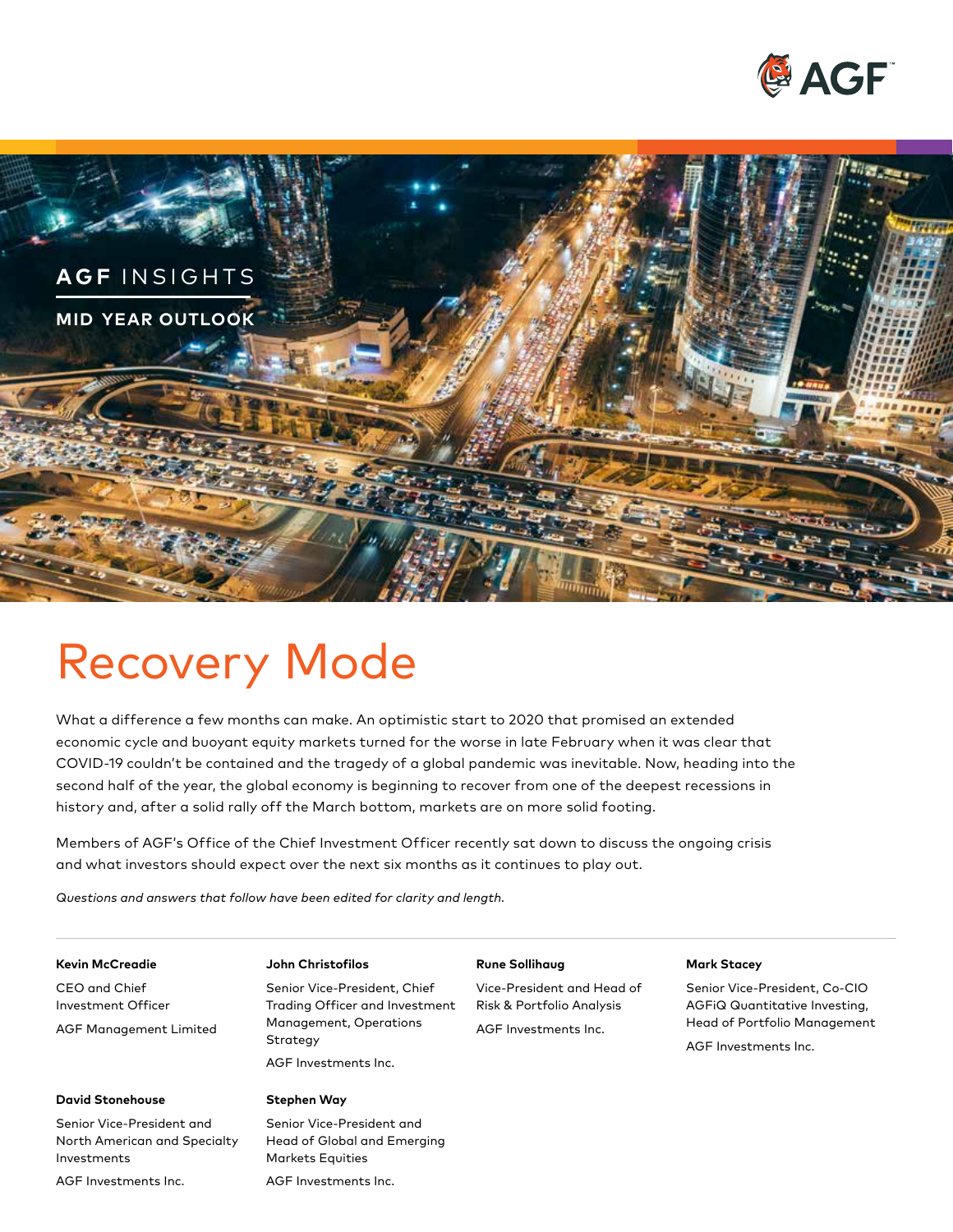



One of the questions facing investors heading into the back half of the year is how quickly and seamlessly the economy can recover from the deep recession suffered in the second quarter.

**– Kevin McCreadie** 

# **The COVID-19 pandemic will go down as one of the most extreme economic and market crises in history. What stands out most about the past few months?**

**Kevin McCreadie (KM):** There was a lot to look forward to at the start of the year. Phase one of the U.S.-China trade deal was done, Brexit was no longer an imminent risk and green shoots were starting to re-emerge, suggesting there were still a few more innings left in the already-extended economic cycle. But then COVID-19 hit and everything changed. Not immediately, however, as there was a good deal of complacency early on, but once it was clear that the initial outbreak wasn't contained and that economies around the world were going to shut down to keep the pandemic from spreading further, that's when panic started to set in. In fact, you could argue that the black swan event that caused the crisis wasn't the virus itself, but the economic lockdown that followed. I'm not sure anyone saw that coming. So, it's been a gut-wrenching few months, but it looks like we may be through the worst of it. Of course, that will depend on whether we can fully move on from the pandemic and one of the questions facing investors heading into the back half of the year is how quickly and seamlessly the economy can recover from the deep recession suffered in the second quarter.

**David Stonehouse (DS):** The extent of the economic downturn has been remarkable. The past three months will end up being the worst quarter of U.S. growth in over 250 years and so this has been a period of depression not just recession, by many standards. Given that, the policy response is what has stood out to me perhaps most. Not only did governments do what was necessary to keep the pandemic from spreading uncontrollably, they also

recognized the gaping hole in the economy that lockdown actions would leave and acted swiftly alongside central banks to provide aid to households and small businesses, as well as the necessary stimulus to keep markets operating smoothly.

**Stephen Way (SW):** Usually we're well into a recession before fiscal initiatives are initiated in any big fashion like they have been this time around. And even though we're going through a very deep contraction, the fact that we've frontloaded it with so much stimulus makes for a very different environment. It's a large part of why we've seen equity markets bounce back so strongly off the March bottom.

**Mark Stacey (MS):** There have been a lot of comparisons made to the Great Financial Crisis and one of the big differences between now and then has been the speed of the response. The U.S. Federal Reserve, in particular, hasn't hesitated in applying the lessons it learned in 2008-09 and largely because of that, markets have rebounded swiftly and have not retested the March lows. The response in factors has been equally swift. Risk-off factors such as low-beta, large-cap stocks performed relatively well into the March lows whereas risk-on factors such as high-beta, small-cap stocks have performed better off the market bottom.

**John Christofilos (JC):** It really has been a mixed bag when it comes to markets so far this year. When you consider things like trading volume or bid/ask spreads, the year started on a very positive note, but then turned sour from late February through early April with spreads blowing out and liquidity drying up. It was a very difficult time to execute trades, but since then, spreads have narrowed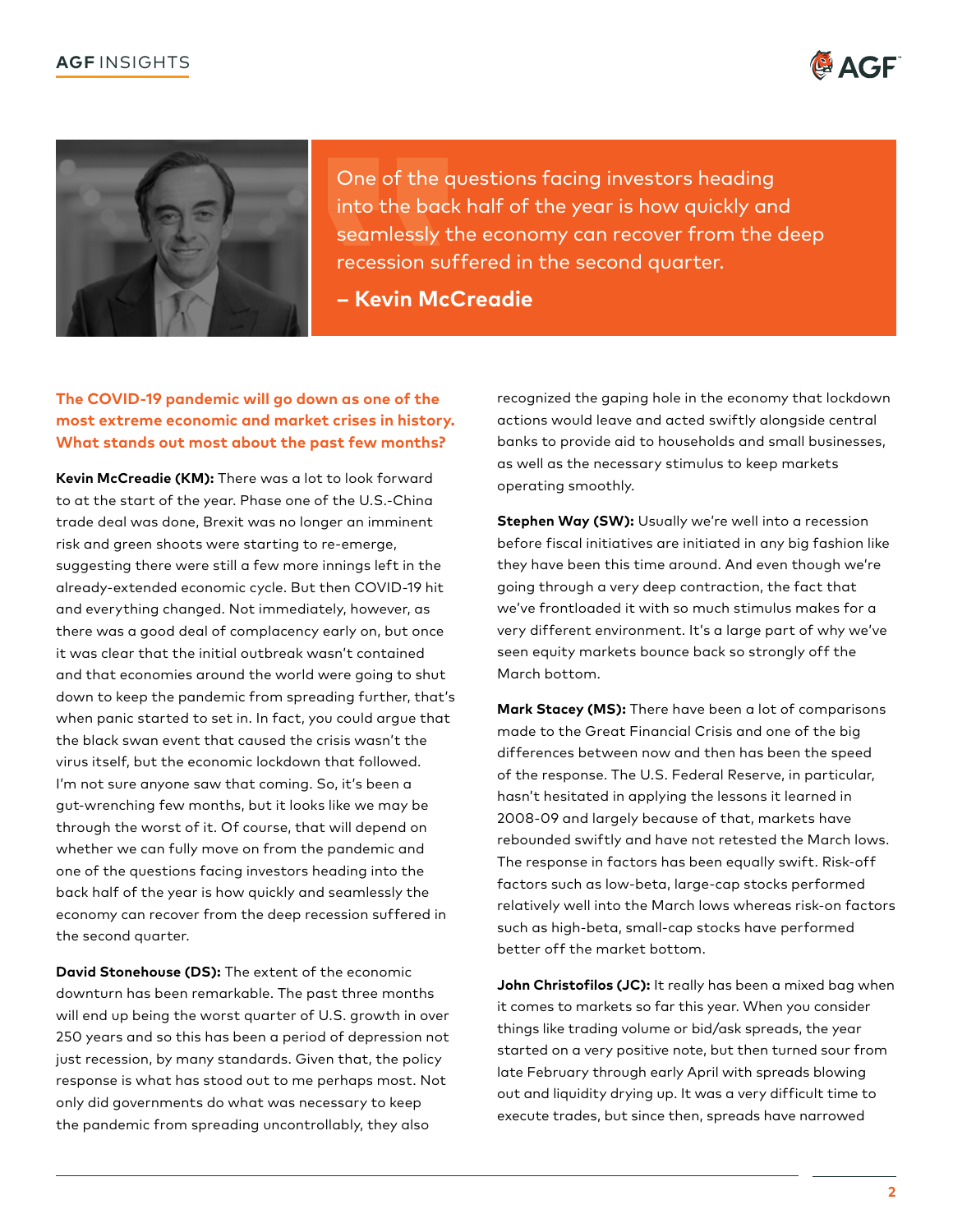

The U.S. President can't risk a bad economy given how unpopular he is with large parts of the electorate.

**– John Christofilos** 



again, liquidity is good, and volumes are extremely strong because of the increase in retail participation we're seeing today. Sentiment has also oscillated from bullish to bearish and back to bullish over the past six months and cash positions have fluctuated in equal measure.

 **Rune Sollihaug (RS):** It has been an interesting ride. From a risk perspective, it's required greater focus to analyze our portfolios given the heightened volatility—especially early in the crisis. The CBOE Volatility Index (VIX), for example, was at one point well above 80 for the first time since the Great Financial Crisis. In fact, the only time its been higher was on October 24, 2008, [otherwise known as Bloody Friday.] But then the sharp rebound in stocks has been equally amazing, especially on the growth side, where more than a few names are near or at all-time highs again.



Source: Chicago Board Options Exchange as of June 24, 2020.

**CBOE Volatility Index (VIX):** 

**Top 10 Highest Levels Reached Since 1990** 

# **Regarding the global economy, will the second half of the year be defined by recession or recovery?**

**DS:** It may be less a question of recession-versus-recovery than it is recovery-versus-relapse. It's very unlikely that GDP growth gets worse than it was in the second quarter going forward into the third and fourth quarters of the year. If we do get a relapse, it's most likely to be caused by the pandemic coming back in a significant way or by a serious policy miscue, which seems unlikely given just how committed governments and central banks are in getting us through the crisis. Even then, anything that is negative from this point forward is likely to be more of an aftershock than the original shock. Think of a five or six magnitude on the Richter scale as opposed to the eight or nine that we just experienced.

**MS:** I think it's a recovery story. The question is what shape it will take. Will it be a V-recovery, or U, or W? A lot of that will depend on whether there is a second wave of infections and enough policy support going forward, but clearly this experience has impacted consumer behaviour and that's also going to play a role in how quickly the recovery unfolds and what parts of the economy rebound more or less than others.

**RS:** A second wave of the virus is a risk in the fall especially without a vaccine in place. I don't think we'll see another shutdown of the economy on the same scale that we just experienced if that happens, but even isolated restrictions could hinder the strength of the economy. Meanwhile, there are parts of the economy including the entertainment and sports industries that won't be the same even if the re-start continues without too much of a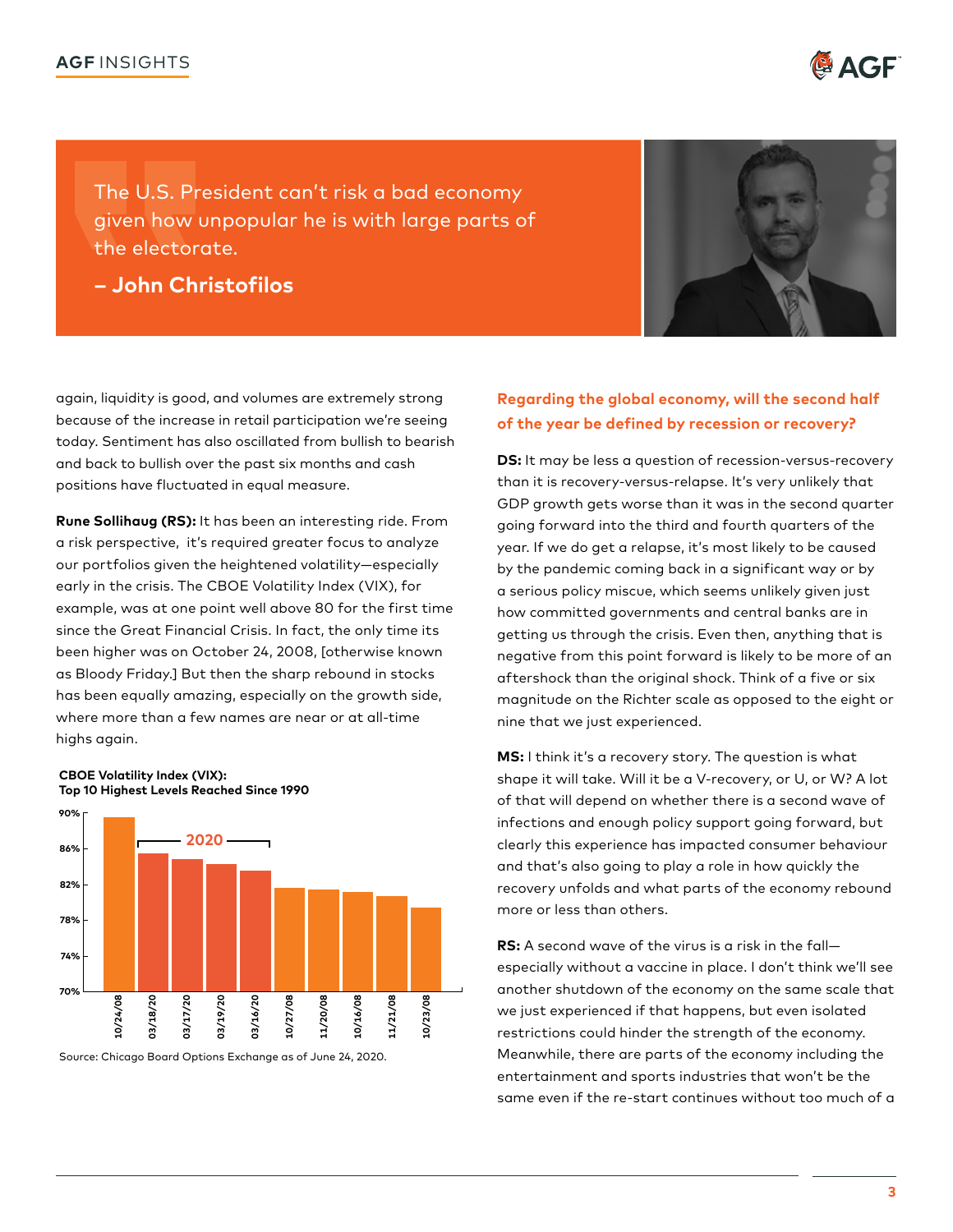



I don't think we'll see another shutdown of the economy on the same scale that we just experienced if that happens, but even isolated restrictions could hinder the strength of the economy.

**– Rune Sollihaug**

hitch. There's also a lot of small businesses and mom and pop shops struggling today that may not make it through so any recovery from here is likely to be rocky.

# **How do you see the rest of the year unfolding for stock markets given this backdrop?**

**JC:** I believe stock markets will be higher by the end of the year and don't see a retest of March lows or major correction happening. It'll be volatile and we may experience some smaller, single-digit pullbacks, but there's too much support for markets to collapse again like they did back in late February and March.

**SW:** That's my view as well. The environment should remain supportive of equities and global stock markets, on average, should be higher, at least 12 months from now, than they are today. That doesn't mean there won't be short-term volatility, but investors should be able to look through that if there's enough stimulus to help bridge the road to recovery.

**KM:** There's a chance that equity markets get back to all-time highs, but this is still one of the most uncertain environments that many of us have ever experienced and there is going to be a lot of volatility ahead. And markets have already moved well in front of the recovery, so the economic data needs to be strong over the next two quarters and there may need to be other catalysts along the way such as progress on a vaccine and/or drug therapies to fight the virus. It's also important to recognize how unusual the market rally off the bottom has been to date. In the U.S., it's been the five or six largest index names, which reflect the stay-at-home world, that have driven the market higher, while the broader market has lagged. That's not normal and how

that plays out over the next few months may determine what direction markets take from here.

**MS:** To that end, what might happen is more of a rotation across different parts of the market based on investor sentiment and/or economic data going forward. For instance, we've seen a move recently towards value or cyclical sectors of the market that were ignored earlier in the year for growth-ier sectors like technology and healthcare.

#### **Growth versus Value: Performance Returns Year-to-Date**



Source: Bloomberg LP. Based on year-to-date returns through June 23, 2020 for the iShares S&P 500 Growth Index ETF and iShares S&P 500 Value Index ETF.

**SW:** That's an important point. Whether it's technology and healthcare versus cyclicals or the focus on strong balance sheets versus weak balance sheets, the bifurcation in markets has been extreme. Given that, it's likely that equity markets broaden out a bit in the second half of the year, with some of the more heavily weighted stocks that have been leading the market higher rolling over a bit.

**KM:** I think that's right. To the extent the economic recovery strengthens, value stocks, which tend to be more cyclical, will likely benefit more than growth stocks and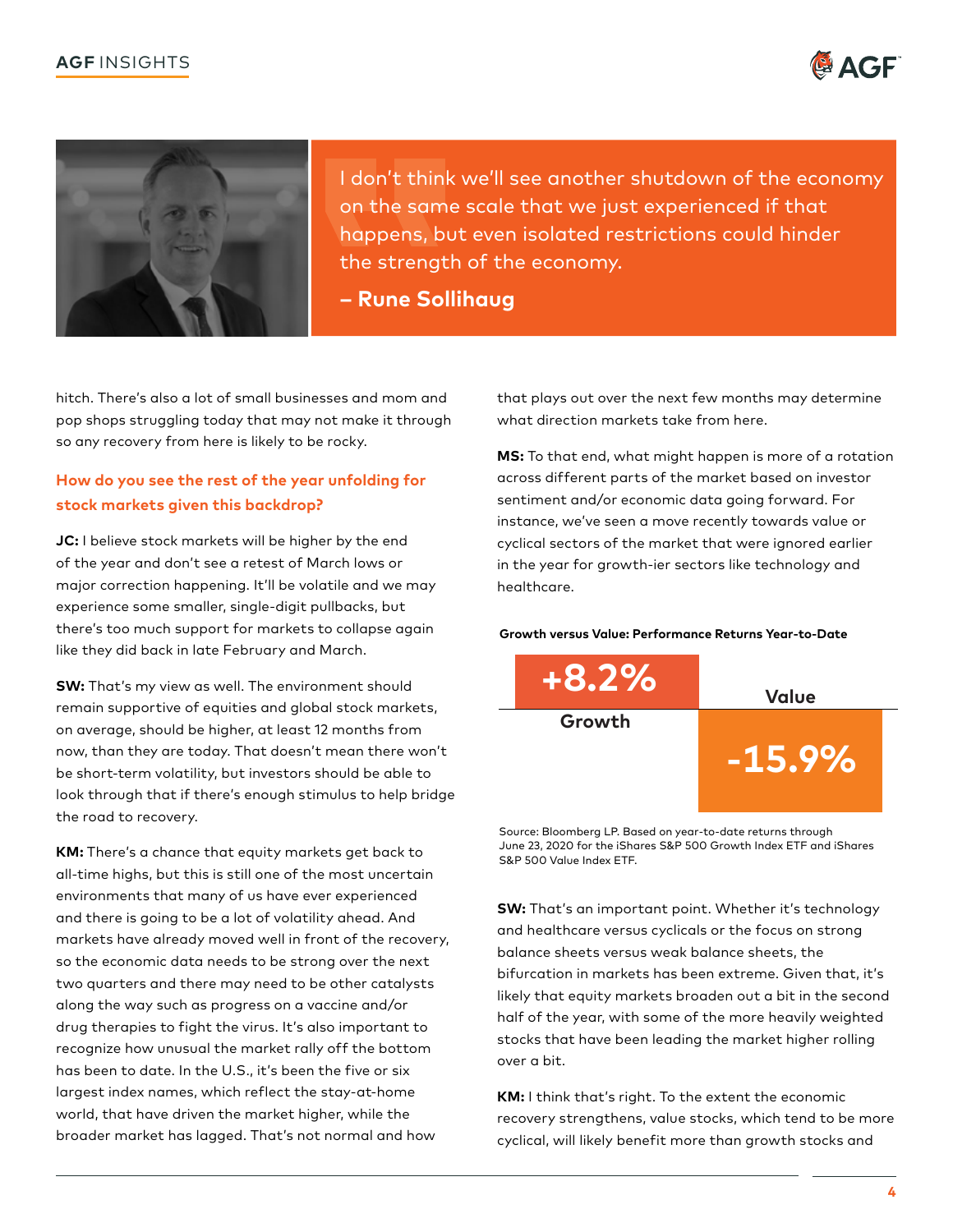

**– Mark Stacey** 



the so-called stay-at-home portfolio that has done so well during the past few months. As we sit here mid-year, growth indices have set new highs despite the pandemic, while value indices have lagged significantly.

**DS:** As a caveat, while the cyclical value trade looks promising in the short- and even medium-term, it can't be ignored that we remain in a secular environment defined by slow growth, low rates and high debt. Eventually, companies with good free cash flow and above-average pricing power and growth rates will be embraced by the market again.

### **Where do the best opportunities lie globally in this environment?**

**SW:** If the modest pickup in global growth continues as anticipated, and long-term interest rates start to rise and the U.S. dollar weakens as it has of late, that should favour non-U.S. markets, including Japan, which looks particularly attractive in this environment. Europe could do well too, but the political backdrop demands extra caution.

**MS:** Canada's equity market may also benefit from a cyclical upturn. It's heavily weighted towards energy and materials—as well as financials—and could get a boost if the U.S. dollar weakens and inflation picks up a bit, and commodity prices rise.

**SW:** EM equity valuations look attractive as well and are supported by EM currencies that haven't been this compelling since the Asian crisis. However, volatility is likely to persist. The economic uncertainty associated with the spread of COVID-19 as well as the noise coming from politics and trade mean investors should remain selective.

# **What broader investment themes could resonate with investors in the back half of the year?**

**RS:** Environmental, social and governance (ESG) strategies held up well in the crisis and have shown investors that sustainable investing is more than a bull market luxury. As an example, ESG ETF flows in the U.S. and Canada have climbed higher every month so far this year, according TD Securities research. Given the trend, the appetite for ESG is likely to continue as it relates to both equities and bonds.

**MS:** Infrastructure is another theme that may gain more traction. President Trump's proposal earlier this month for a US\$1-trillion stimulus package focused on roads, bridges, tunnels, 5G wireless infrastructure and rural broadband could be a huge catalyst if it's passed.

**SW:** There may be increased focus on dividend-paying stocks as well. with interest rates as low they are now and expected to remain that way for some time, dividend yields are relatively attractive when compared to government bond yields, but investors need to be extra careful about the names they own given the added stress on balance sheets these days. In Europe, meanwhile, regulators are prohibiting the banks from paying out dividends and/or buying back shares until at least the fall if not longer.

# **What risks to the equity outlook haven't we discussed so far?**

**KM:** The U.S. election is a risk that has taken a back seat to everything else going on around it, but it's going to become a more important issue as we get closer to November. If the electorate starts swinging more clearly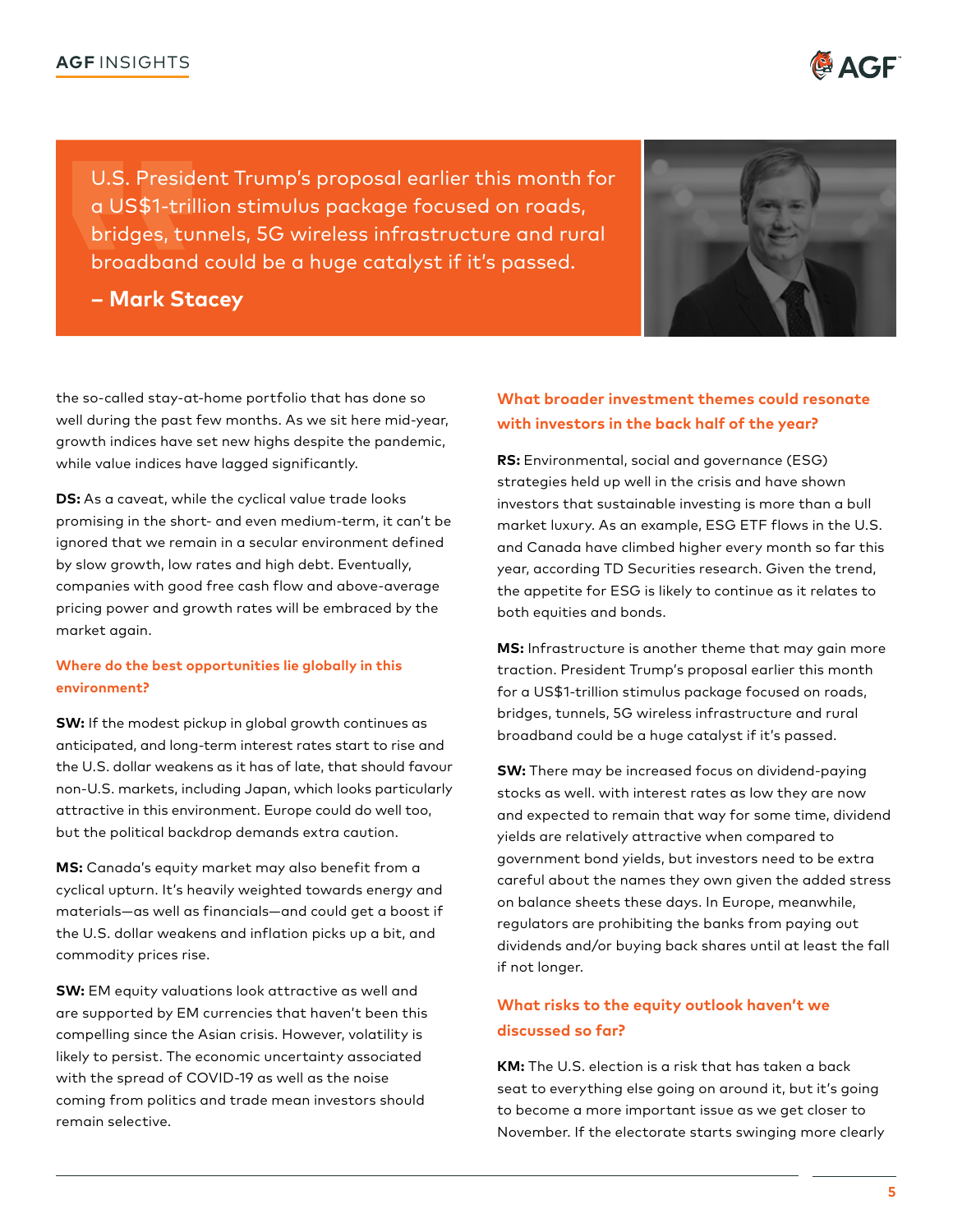



Whether it's between or within asset classes, managing correlations should be front and centre in this environment.

**– David Stonehouse** 

towards Joe Biden, as recent polls have shown, and the Democrats look poised to sweep the Senate, the House of Representatives and the White House, that could be negative for equity markets because it raises the spectre of higher taxes. And that creates additional earnings risk at a time when corporate profits are already fragile.

**RS:** I agree. As the election draws closer, more accurate polls will start to come out and markets will start to pay more attention. It could have a profound effect on how equity markets end the year.

 electorate. **JC:** A Democrat sweep would likely be a headwind, but President Trump may be the biggest wildcard and his willingness to do whatever he thinks he needs to do to get re-elected may create volatility all on its own. If he needs to step up his rhetoric against China to appeal to his base, then he will. If he needs to throw more money at the economy by promising more stimulus or a tax break, chances are he will. The President can't risk a bad economy given how unpopular he is with large parts of the

**MS:** U.S.-China relations are still a big risk to markets that can't be forgotten. Another, maybe, less immediate concern, is the possibility that we experience a market melt-up from all the stimulus that's now in the system. We've seen this before, and retail participation has not been this fervent since the 1990s.

**SW:** There's also Brexit, which is still unresolved, and the risk of the European Commission's newly proposed €750-billion recovery fund being blocked. The market is assuming that both things will work out favourably, but those are wildcards that could turn negative, and would certainly have an impact on European stocks, if not global stocks as well.

# **Let's talk about fixed income for a bit. What's in store for bonds?**

**DS:** There's not a lot of value left in government bonds that, in the U.S., now yield well below 1% for maturities of 10 years or less and not much higher than 1% for longerterm issues. But the risk of a substantial rise in the shortto-medium part of the yield curve is not very high either, given the U.S. Federal Reserve's current plans to keep interest rates near zero for the next three years. What's going to be critical, however, and we're already starting to see it, is how much steeper the yield curve gets as the yields on the long end rise. We think there's a fair amount of room for that to happen as the economy improves, but not to the extent it has during previous recoveries. We think the Fed will want to keep a lid on long bond yields given the incredible amount of fiscal stimulus now in play. It won't want borrowing costs to rise excessively.

**KM:** Bond investors need to be careful. The U.S. Treasury market is going to be remain volatile. The Fed may help anchor yields in place by keeping interest rates low, but a strong economic recovery may negate some of that and at these levels, it only takes a small jump in yields to makes a big dent in returns.

### **And what about credit markets?**

**DS:** We're favourable on credit in the medium-term. It's had a good run over the past few months and not unlike equity markets, we may experience another pullback of 5% to 10% with spreads widening by 25 basis points on investment grade issues and by 100 points on high-yield issues. But even if defaults continue to rise over the next few months, the improving economic prospects should lead to tighter spreads eventually—especially given the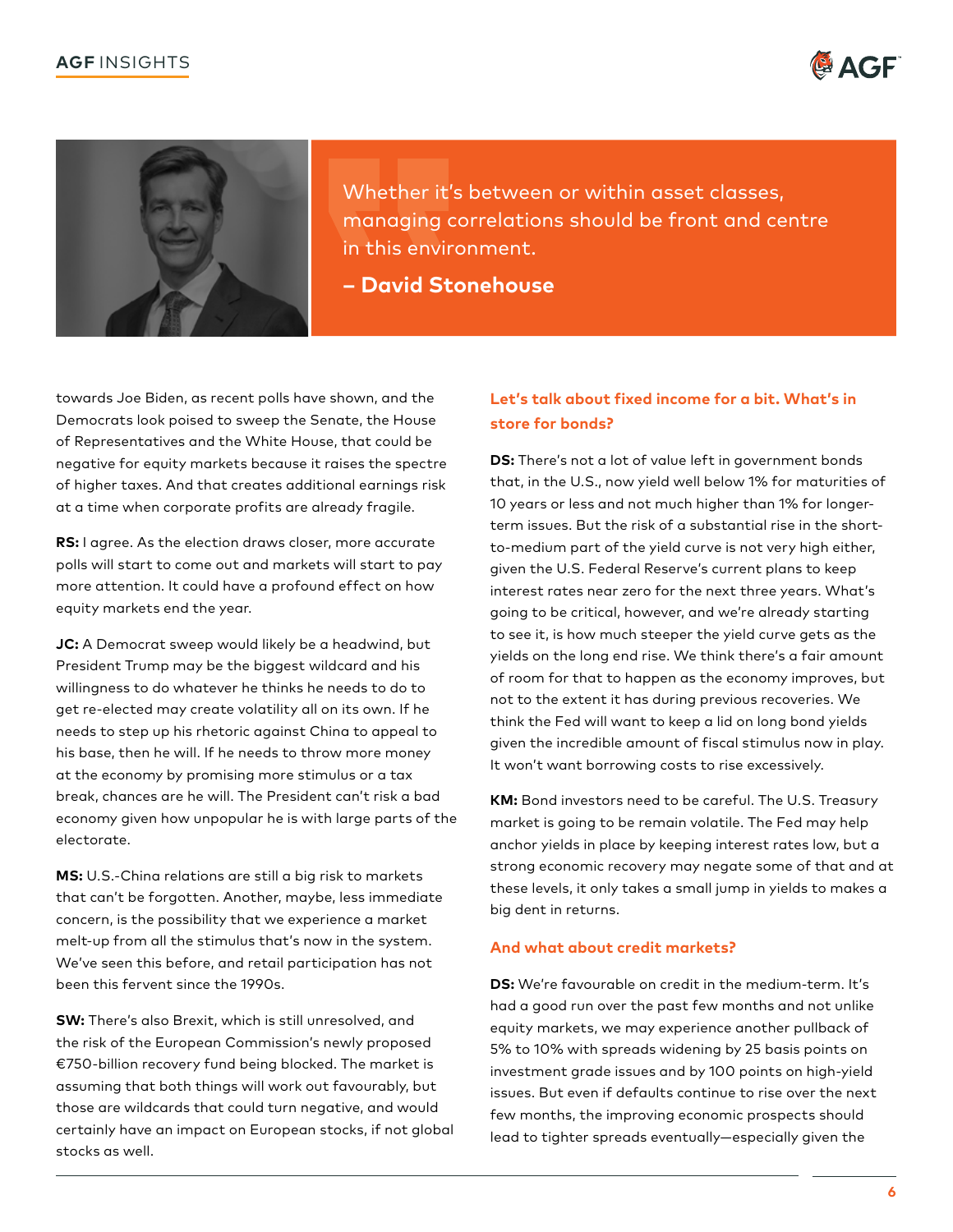# **AGF** INSIGHTS





 EM equity valuations look attractive as well and are supported by EM currencies that haven't been this compelling since the Asian crisis.

**– Stephen Way** 

backstop of the U.S. Federal Reserve's corporate bond buying program—and we expect there to be plenty of good buying opportunities going forward. Alternatively, convertible corporate bonds may be an attractive option for investors going forward because they capture some of the upside of the equity market and yet get much better downside protection than equities straight-up provide.

# **Finally, any thoughts on asset allocation and/or managing a portfolio of stocks, bonds or other asset classes going forward?**

**KM:**It makes sense to be biased toward equities over fixed income right now, but investors need to accept the fact that both buckets are going to experience a good deal of volatility and some type of weighting to an alternative asset class or strategy that is less correlated to stocks and bonds and provides a hedge to the downside is critical in this type of environment.

**DS:** Whether it's between or within asset classes, managing correlations should be front and centre in this environment. Investors might think they're properly diversified just by having exposure to Europe and Asia and the U.S., or because they own financials as well as technology and energy, but often their diversification lacks because of underlying similarities that lead to higher correlations than anticipated.

**MS:** It's also important to be more tactical than may otherwise be the case, because otherwise you're going to get caught offside. As we've seen this past month, what normally seems to play out over a few weeks is now playing out in days and if investors aren't paying attention, exposures can be thrown out of a whack in an instant.

**RS:** I agree. These are all aspects of sound portfolio management and risk management. And not just during a period of heightened volatility. Investors need to practice them every single day.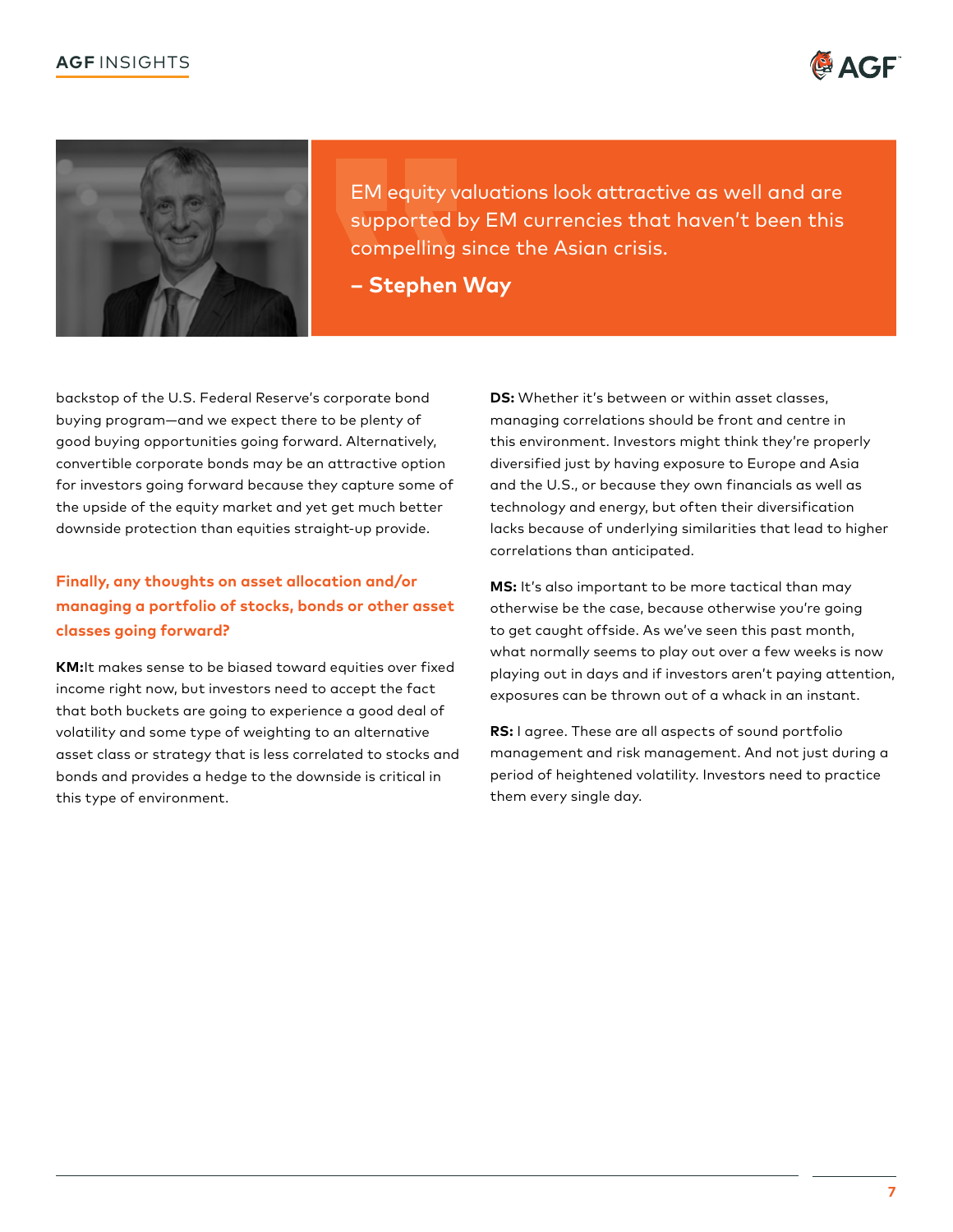# **AGF** PERSPECTIVES



**Kevin McCreadie**  CEO and Chief Investment Officer AGF Management Limited

In the role of CEO, Kevin is responsible for the overall success of AGF, overseeing the firm's mission, vision and strategic direction. He also leads AGF's Executive Management Team and serves as its liaison with AGF's Board of Directors. As Chief Investment Officer, Kevin provides direction and leadership to AGF's investment management teams and leads the firm's global institutional business. In carrying out these responsibilities, he leverages The Office of the Chief Investment Officer, a structure put in place in August 2018 that encourages collaboration and active accountability across AGF's investment management teams and broader organization, capitalizing on the firm's depth of talent while driving forward the teamwork that is necessary for the long-term success of its investment management.



#### **John Christofilos**

Senior Vice-President, Chief Trading Officer and Investment Management, Operations Strategy AGF Investments Inc.

John leads a team responsible for trading the more than \$36 billion in Assets Under Management across AGF's Retail, Institutional, High-Net-Worth and ETF portfolios. He is also a member of AGF's Business Development unit with responsibility for reviewing and leading Capital Markets opportunities and technology advancements. John is also a member of AGF's Office of the Chief Investment Officer.



**Rune Sollihaug**  Vice-President and Head of Risk & Portfolio Analysis AGF Investments Inc.

Rune is responsible for risk management and oversight across AGF's investment management platform, including analyzing risk, ongoing performance, attribution, ESG and stress test scenarios leveraging distinct analytics platforms. Rune is also a member of AGF's Office of the Chief Investment Officer.



#### **Mark Stacey**

Senior Vice-President, Co-CIO AGFiQ Quantitative Investing, Head of Portfolio Management

AGF Investments Inc.

Mark leads the firm's investment management functions for AGF's quantitative investment platform, AGFiQ. AGFiQ's team approach is grounded in the belief that investment outcomes can be improved by assessing and targeting the factors that drive market returns. Mark is also a member of AGF's Office of the Chief Investment Officer.